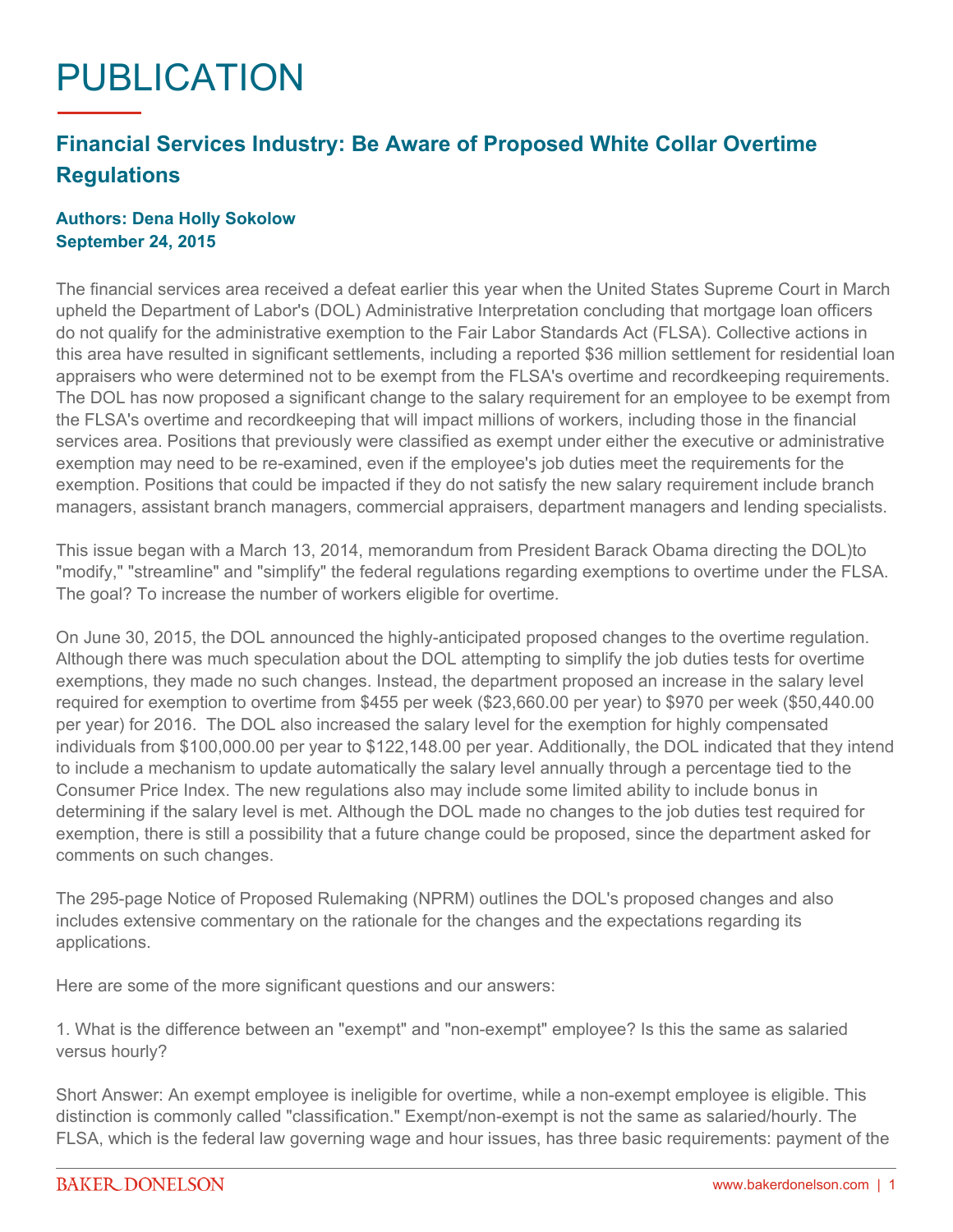federal minimum wage (\$7.25 per hour), overtime pay for time worked over 40 hours in a workweek and record keeping.

The FLSA, however, "exempts" certain employees from the minimum wage and overtime pay requirements. There is a common misperception that paying an employee a salary means they are "exempt" from overtime. This is not true. Payment of a salary is only one of the requirements for exemption. To qualify for the exemption, employees must:

Be paid on a salary basis (employers cannot reduce the salary because of quality/quantity of work or when employee works less than a full day);

Be paid a certain salary level (currently \$455/week or \$23,660 annually); and

Meet a designated job duties test (that shows the employee primarily performs certain supervisory duties, compared with hourly workers performing "line" work).

These requirements are set forth in detail in the DOL overtime regulations. If all three of these requirements are not met, the employee is non-exempt. Job titles do not determine exempt status. Employers are required to pay non-exempt employees overtime and to maintain certain records of work hours for non-exempt employees.

2. Do I have to increase my affected managers' pay?

Short Answer: No. Although this is one of the myths that is being spread about the proposed regulation, there is no requirement to increase any individual's pay. Businesses have other options such as placing managers and other previously exempt employees on an hourly rate or classifying the employee as a salaried nonexempt employee where the employee is quoted a salary rate, with the realization there will be overtime owed for all hours over 40 per work week.

3. Can I just make sure my managers do not work more than 40 hours per week?

Short Answer: You can make it a policy that managers cannot work overtime, but if they violate the policy, and they do not qualify for exemption, you must pay them overtime. Unless the manager meets all the tests for being exempt, including the new salary level requirement, the employer has an obligation to keep track of the employee's hours. Failure to do so can have two consequences. First, it is a violation of the record-keeping requirements and can subject an employer to a fine from the DOL, and we expect the DOL will be sending plenty of auditors out to ensure compliance. Second, if the employee claims that they did work overtime hours for which he or she was not paid, and the company has not kept adequate records, the employer is at the mercy of whatever believable story the employee can produce as to how many hours he or she worked during the relevant period. An employer can have a policy in place that prohibits an employee from working overtime; however, if the employer "knew or should have known" that the employee worked in excess of 40 hours in a workweek, they will still be required to pay the overtime. However, the employee can be disciplined for violating the overtime policy.

4. Under the proposed new rule, which employees will be exempt from overtime?

Short Answer: Salaried employees who make at least \$50,440.00 annually and perform primarily "white collar" or supervisory duties will be exempt. The new proposed DOL overtime regulations increase the salary level (Test #2 above) from \$455.00 per week (\$23,660.00 annually) to \$970 per week (\$50,440.00 annually). These amounts will also be indexed for inflation, to combat the time lag these amounts experienced from their last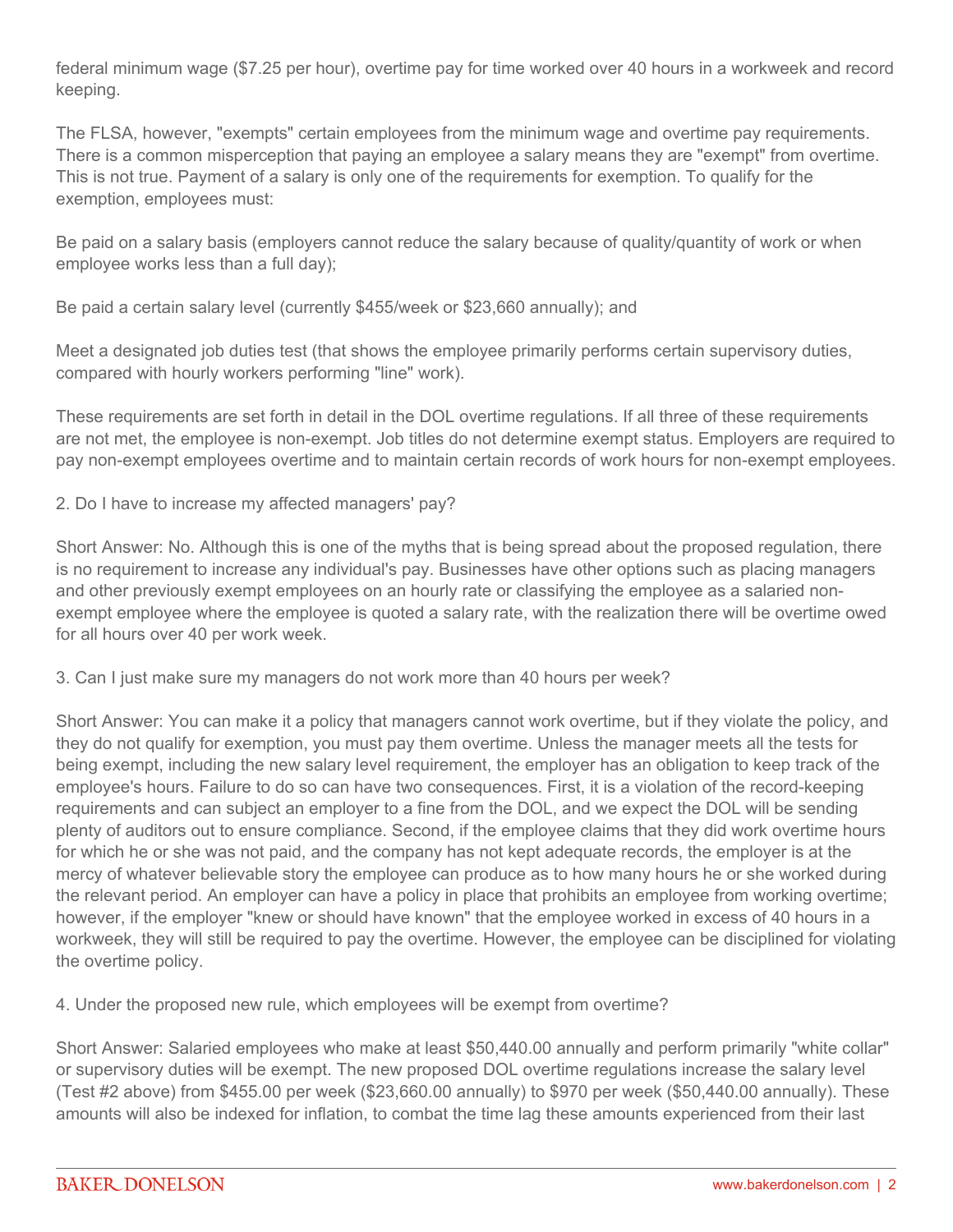adjustment many years ago. To maintain the exemption, the employees will still need to be paid on a salary basis and meet the job duties test (which, at this point, the DOL did not amend).

5. Will commissions or bonuses be counted as part of the \$50,440.00 per year salary level test?

Short Answer: Bonuses? Probably, but to a limited extent. Commissions? Doubtful. The DOL is "considering" whether to allow nondiscretionary bonuses that are tied to productivity, profitability and/or specified performance metrics to satisfy some portion of the salary level requirement. The department suggests limiting bonus payments to satisfy only 10 percent of the weekly salary level and that "employees would need to receive the bonus payments monthly or more frequently."

At this point, the DOL is rejecting the idea of counting commissions toward the salary level requirement. The department is seeking comments on the appropriateness of including commissions as part of the nondiscretionary bonus and other incentives that could partially satisfy the salary level test. It also appears that the DOL is not considering counting any other paid benefits toward satisfaction of the salary level test.

6. Can we limit the number of overtime hours these non-exempt employees work?

Short Answer: Definitely. No employer is required to guarantee overtime work or pay an employee more compensation as a non-exempt employee than what the employee was earning as an exempt employee. Employers should have an overtime policy stating when and if overtime is allowed (e.g., if an employee is required to get prior authorization of the overtime and from whom). If an employer knew or should have known an employee is working unauthorized overtime, however, the employer may discipline the employee in accordance with the overtime policy, but will still owe the employee the overtime pay.

7. What are the most important considerations for employers when analyzing these proposed changes?

Short Answer: Hidden overtime or time outside of the normal working hours that must now be tracked. Most exempt employees do not keep records of their hours. Therefore, many employers do not have adequate data on the number of hours their exempt employees are working. When these exempt employees are re-classified as non-exempt (because they no longer meet the salary level test), these hours will need to be tracked and any hours over 40 in a work week will be considered overtime. Many FLSA lawsuits allege employers failed to include time spent by non-exempt employees performing work activities outside of their normal shifts. Nonexempt employees may perform a variety of potentially compensable job-related activities during their "off-theclock" time, such as taking work home, making/receiving job-related telephone calls and e-mails at home, working through lunch, working before or after regular shifts, taking care of work-related equipment or jobrelated "volunteer" work. This compensable time must be considered when re-classifying employees and working within the employer's payroll budget.

8. If this rule goes into effect, will we have to convert all of our salaried exempt employees making less than \$50,440.00 per year to hourly employees?

Short Answer: No, hourly is not the same as non-exempt. An employee can be non-exempt and still paid a salary. The FLSA does not require that non-exempt employees be paid hourly. When properly done, it is perfectly legal to have a salaried non-exempt employee. A non-exempt salaried arrangement is simply when an employer pays a non-exempt employee a fixed salary for the week instead of paying the employee by the hour. The employee receives overtime pay based on the salary for every hour worked over 40 during the week. The employer still has to track employees' work hours every week regardless of the method of payment.

9. When will this rule go into effect?